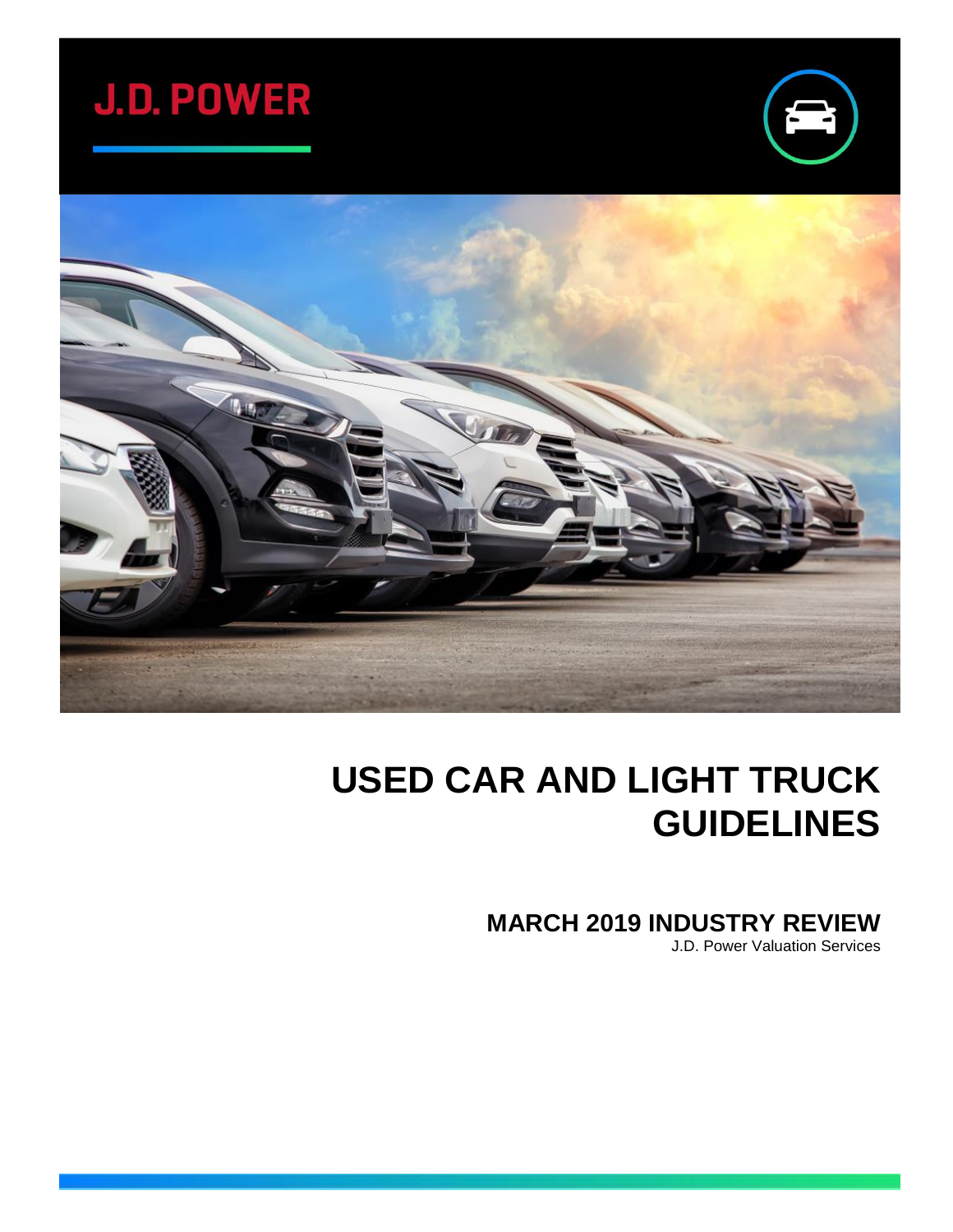

## **TABLE OF CONTENTS**

| AT J.D. POWER VALUATION SERVICES (FORMERLY NADA USED CAR GUIDE)  8 |  |
|--------------------------------------------------------------------|--|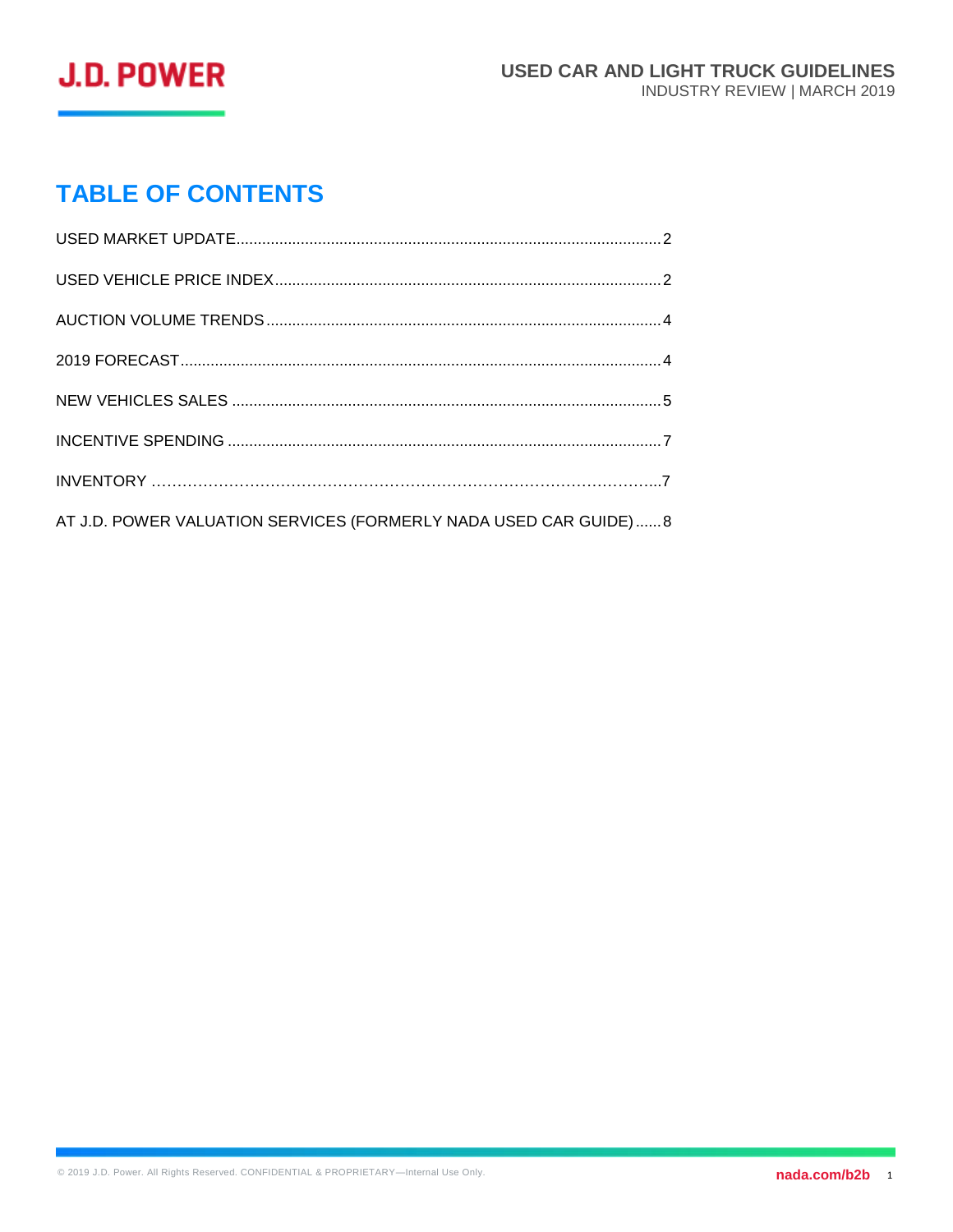

## <span id="page-2-0"></span>USED MARKET

## **USED VEHICLE PRICE INDEX**

The used vehicle market continued its sluggish start to the new year, as a result the J.D. Power Valuation Services' Seasonally Adjusted Used Vehicle Price Index declined 1.3 points – relative to January – to 116.1. February's decline marked the sixth consecutive month of declines in the used market and is a trend we should expect to see more of throughout the course of 2019 as used vehicle prices are expected to decline relative to 2018.



There are a few reasons behind the market's weakness so far this year, in January the industry faced challenges because of extreme winter weather conditions as well as the 35-day government shutdown. The used market typically heats up in February, however, the month faced its own unique obstacles which suppressed the growth we normally see in used vehicle prices.

There has been a lot of attention surrounding concerns over tax law changes which have led to smaller refunds for many Americans. Both the new and used vehicle markets benefit from tax refund season. During this time of the year early filers begin receiving their federal refunds, which can be applied as healthy down payments for a new or use vehicle purchase. This was not the case through the first half of February. According to IRS Filing Season Statistics through the week ending February 15, the total number of refunds issued was down 26.5% while the average refund amount was down 16.7% relative to the same period in 2018. However, the refund situation improved over the second half of the month. Through the week ending March 1, the total number of refunds issued increased but was still down 4.2%, however the average refund amount reached \$3,068, or a 0.7% improvement relative to the same period in 2018. It does take time for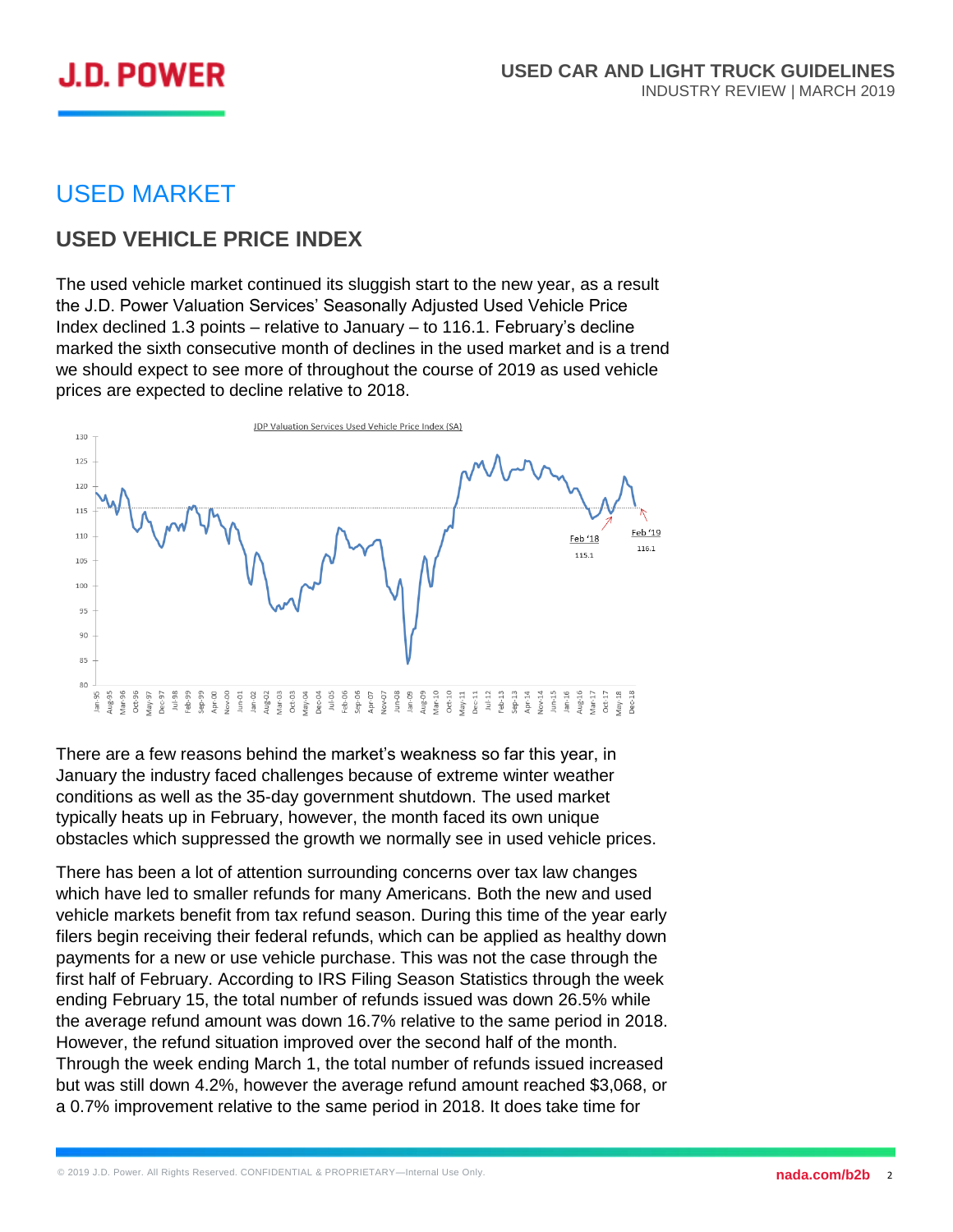

taxpayers to receive and recognize their individual refunds, ultimately the improvement was likely too late to help the February's result.

Looking back, the month of February has typically experienced positive price movement. Over the past 5-years, wholesale prices at the industry level increased by an average of 0.6%. Historic price strength for the period has been exceptional for some of the less expensive mainstream passenger car segments. Purchasers in these segments are more sensitive to affordability concerns and coming up with down payments to qualify for the most favorable financing terms and monthly payments can be challenging. Tax refunds received during this period have been a great source for a healthy down payment.

In non-index terms, wholesale prices of used vehicles up to 8-years in age fell by 1.5% in February relative to January. February's performance was the month's worst result in the past 20 years and only the second time there has been a material decline in prices during that time. The other time prices fell in February was back in 2017. February 2017 faced similar challenges as the Protecting Americans from Tax Hikes (PATH) Act of 2015 kicked into gear. There was a specific section of the law that focused on refunds, as a result the IRS had to wait until February 15, 2017, to issue refunds to taxpayers who claimed the earnedincome tax credit (EITC) or the additional child tax credit (ACTC). During this period in 2017 prices declined by an average of 0.9%.



Monthly Change in Wholesale Used Vehicle Prices - February 2019 Vehicles up to eight years in age.

Source: J.D. Power Valuation Services

Price losses at the mainstream segment level were worse than expected and strayed from typical February results. Large utility prices were the softest on the mainstream side, declines reached 2.6% for the period or nearly 2 percentage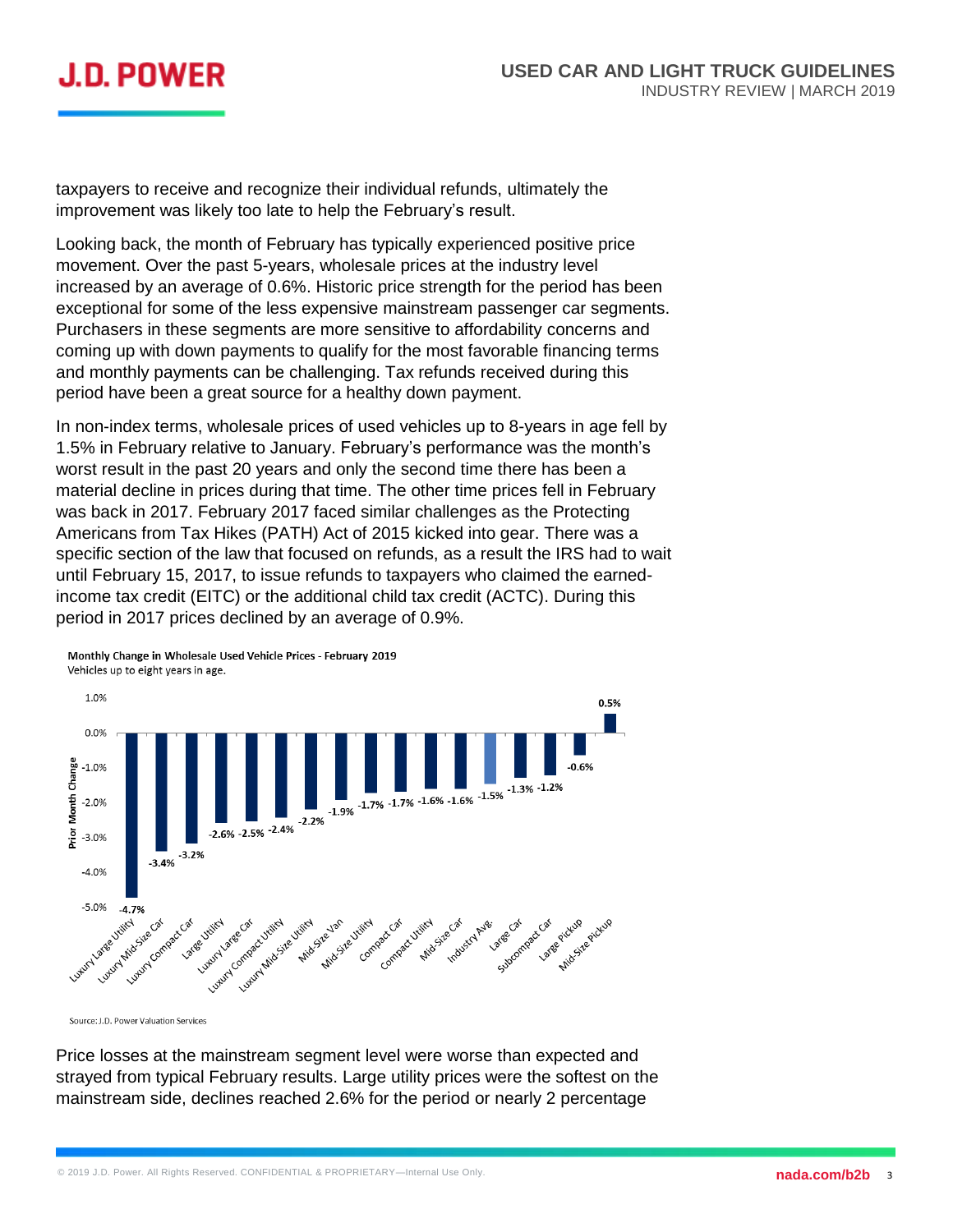

points worse than the segment's previous 5-year February average. Further down the line, compact and mid-size utility segments turned in slightly better performances as prices declined by respective figures of 1.6% and 1.7%, however, over the past 5-years combined prices for the segments appreciated by an average of around 0.5% in the February period. Subcompact, compact and mid-size car prices declined by a combined average of 1.4% in February, however, these segments typically see prices increase by 1% to 1.5% in the February period due to benefits associated with federal tax refunds.

On to the premium side of the market, losses were on average greater than their mainstream counterparts and fell within a range of 2.2% to 4.7%. Luxury large utility segment prices experienced the biggest decline on both the mainstream and luxury sides of the market in February. Wholesale prices for the group declined by an average of 4.7%, which was the largest decline for the segment on record and roughly 3 percentage points worse than the previous 5-year February average. Luxury compact car and luxury mid-size car prices were also more depressed than typical for the period. Over the past 5-years the pair has experienced losses of roughly 1% in the month of February, or about 2 percentage points better than February 2017's result.

## **AUCTION VOLUME TRENDS**

Auction volume for units up to five years in age declined by 5.2% relative to January 2019 but increased by 7.3% compared to February 2018. As a result, CYTD volume is now 9.1% above 2018's level. So far this year the largest volume increases have been observed among SUV segments. This is a trend that will continue as more of these models are sold on the new side of the market. For example, compact utility volume is up by 39% and mid-size utility is up 18% so far CYTD 2018. In terms of volume share, truck share grew to 51.2% while car share was reduced to 48.8%. Used supply for units up to five years in age is expected to peak in 2019, before leveling off in 2020 and 2021. The anticipated increase will be fueled by increases in off-lease volume. Retail, rental and commercial volumes are also expected to increase in 2019, however, not nearly to the same degree as off-lease volume.

## **2019 FORECAST**

In terms of full-year 2019 expectations, the used market is expected to slow in 2019. With January and February's weaker than expected performances, 2019's outlook has worsened. As a result, prices are forecast to fall by around 3%. Increasing levels of used supply along with more volatile credit conditions and increasing gasoline prices which are expected to apply downward pressure on the used side of the market. Labor conditions are expected to have a neutral impact, while solid home prices and overall consumer appetite for used cars, which is supported by increases in equipment as well as more advanced safety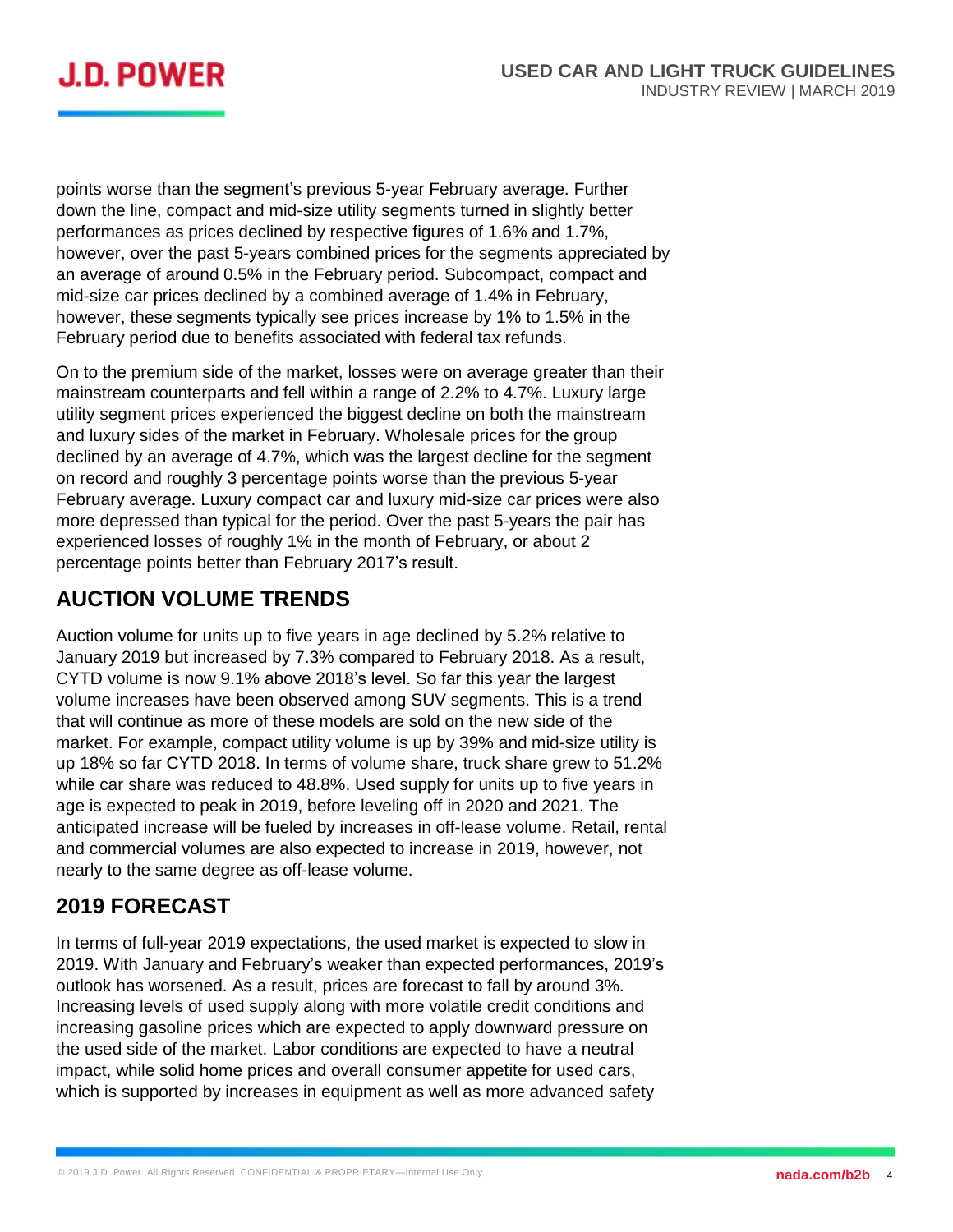## **J.D. POWER**

and technology features, will help to balance out but not overweigh the anticipated negatives for the year.

## **NEW VEHICLE SALES**



Source: WardsAuto

In February, the new vehicle market continued its sluggish start to 2019. New sales reached 1.26 million units for the period, down 2.4% relative to February 2018. As a result, the seasonally adjusted annual rate (SAAR) fell to 16.53 million. Retail volume fell once again in February and has declined now for eight consecutive months, however, rental and fleet demand remain strong and have increased now for 14 straight months.

#### **New Vehicle Sales**



Source: WardsAuto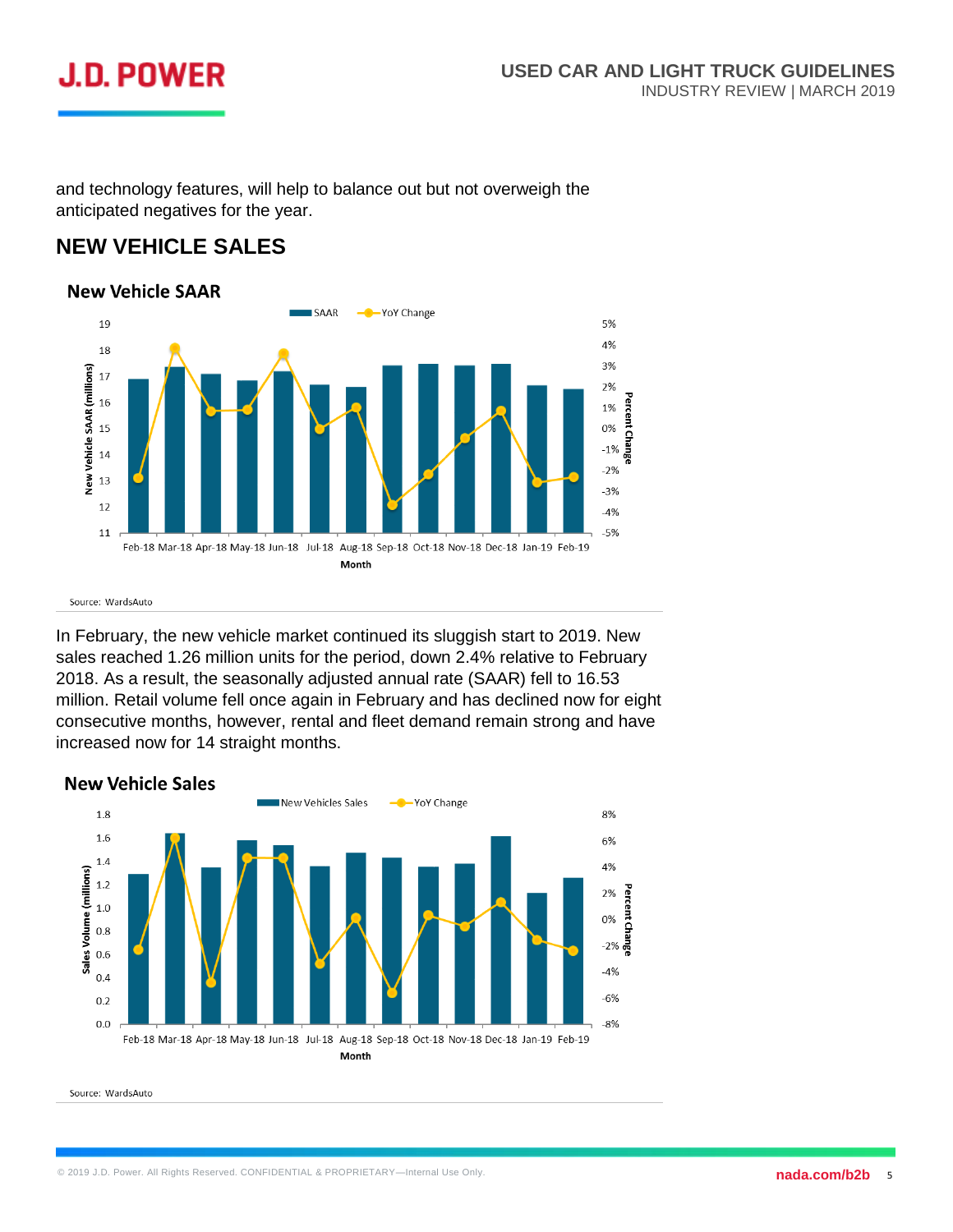

The month's result brought 2019's tally to 2.44 million units, down 2% compared to CYTD 2018. Light-truck penetration reached 69.5% CYTD 2019, up from 67.8% during the same period in 2018. Passenger car share was reduced to 30.5% CYTD 2019, down from 32.2% during the same period in 2018, which is a trend that we should continue seeing as SUVs become more popular.

At the manufacturer level, the U.S. big three all recorded losses relative to February 2018. Sales at GM were the worst and fell by 5.4%, followed by Ford and FCA respective declines of 4.1% and 2%. Looking at import automakers, Honda sales slipped by 0.4% while Nissan and Toyota sales fell by 12% and 5.2%, respectively. Nissan's performance was the weakest on the mainstream side of the market and driven by a 17.3% decline in Infiniti brand sales.

| Mainstream Brand Performance (Units Sold)    |         |         |                |                |           |                  |  |  |
|----------------------------------------------|---------|---------|----------------|----------------|-----------|------------------|--|--|
|                                              | Feb-19  | Feb-18  | <b>CYTD-19</b> | <b>CYTD-18</b> | Y/Y       | <b>CYTD/CYTD</b> |  |  |
| <b>Buick</b>                                 | 15,597  | 16,322  | 30,735         | 29,970         | $-4.4%$   | 2.6%             |  |  |
| Chevrolet                                    | 143,055 | 149,487 | 267,432        | 291,319        | $-4.3%$   | $-8.2%$          |  |  |
| Chrysler                                     | 10,368  | 16,150  | 19,422         | 26,734         | $-35.8%$  | -27.4%           |  |  |
| Dodge                                        | 37,073  | 40,187  | 64,150         | 67,787         | $-7.7%$   | $-5.4%$          |  |  |
| Fiat                                         | 616     | 1,241   | 1,367          | 2,470          | $-50.4%$  | $-44.7%$         |  |  |
| Ford                                         | 173,000 | 181,830 | 332,963        | 331,319        | $-4.9%$   | 0.5%             |  |  |
| GMC                                          | 37,849  | 42,640  | 72,606         | 75,698         | $-11.2%$  | $-4.1%$          |  |  |
| Honda                                        | 102,926 | 104,588 | 199,301        | 200,222        | $-1.6%$   | $-0.5%$          |  |  |
| Hyundai                                      | 45,612  | 44,732  | 86,408         | 84,361         | 2.0%      | 2.4%             |  |  |
| <b>Isuzu Truck</b>                           | 267     | 208     | 404            | 374            | 28.4%     | 8.0%             |  |  |
| Jeep                                         | 67,075  | 70,020  | 125,476        | 129,723        | $-4.2%$   | $-3.3%$          |  |  |
| Kia                                          | 43,406  | 40,672  | 80,782         | 76,300         | 6.7%      | 5.9%             |  |  |
| Mazda                                        | 23,854  | 25,731  | 43,899         | 50,693         | $-7.3%$   | $-13.4%$         |  |  |
| Mini                                         | 2,679   | 3,065   | 5,136          | 6,002          | $-12.6%$  | $-14.4%$         |  |  |
| Mitsubishi                                   | 13,760  | 12,973  | 22,468         | 21,453         | 6.1%      | 4.7%             |  |  |
| Mitsubishi Fuso                              | 0       | 2       | 0              | 4              | $-100.0%$ | 100.0%           |  |  |
| Nissan                                       | 103,735 | 117,110 | 194,174        | 230,013        | $-11.4%$  | $-15.6%$         |  |  |
| Ram                                          | 44,831  | 35,390  | 83,794         | 66,522         | 26.7%     | 26.0%            |  |  |
| Scion                                        | 0       | 1       | 0              | 1 <sup>1</sup> | $-100.0%$ | 100.0%           |  |  |
| Smart                                        | 58      | 106     | 141            | 211            | $-45.3%$  | $-33.2%$         |  |  |
| Subaru                                       | 49,081  | 47,249  | 95,153         | 91,606         | 3.9%      | 3.9%             |  |  |
| Toyota                                       | 152,626 | 162,929 | 291,227        | 312,071        | $-6.3%$   | $-6.7%$          |  |  |
| Volkswagen                                   | 25,706  | 26,660  | 48,780         | 51,404         | $-3.6%$   | $-5.1%$          |  |  |
| <b>Luxury Brand Performance (Units Sold)</b> |         |         |                |                |           |                  |  |  |
|                                              | Jan-19  | Jan-18  | CYTD-19        | CYTD-18        | Y/Y       | CYTD/CYTD        |  |  |
| Acura                                        | 12,213  | 10,969  | 21,977         | 19,877 11.3%   |           | 10.6%            |  |  |
| Alfa Romeo                                   | 1,362   | 1,568   | 2,512          | 3,216          | $-13.1%$  | $-21.9%$         |  |  |
| Audi                                         | 13,560  | 15,451  | 27,813         | 29,962         | $-12.2%$  | $-7.2%$          |  |  |
| <b>BMW</b>                                   | 23,558  | 23,508  | 41,660         | 42,524         | 0.2%      | $-2.0%$          |  |  |
| Cadillac                                     | 12,449  | 12,338  | 23,167         | 22,233         | 0.9%      | 4.2%             |  |  |
| Genesis                                      | 1,528   | 1,363   | 2,752          | 2,976          | 12.1%     | $-7.5%$          |  |  |
| Infiniti                                     | 10,607  | 12,820  | 20,909         | 23,455         | $-17.3%$  | $-10.9%$         |  |  |
| Jaguar                                       | 3,465   | 2,185   | 6,543          | 4,789          | 58.6%     | 36.6%            |  |  |
| Land Rover                                   | 1,039   | 829     | 1,858          | 1,496          | 25.3%     | 24.2%            |  |  |
| Lexus                                        | 20,122  | 19,265  | 37,542         | 37,179         | (4.4%     | 1.0%             |  |  |
| Lincoln                                      | 7,726   | 6,700   | 15,441         | 13,110         | 15.3%     | 17.8%            |  |  |
| Mercedes-Benz                                | 24,389  | 27,788  | 48,110         | 55,286         | $-12.2%$  | $-13.0%$         |  |  |
| Porsche                                      | 4,826   | 4,382   | 10,245         | 9,198          | 10.1%     | 11.4%            |  |  |
| Tesla                                        | 19,478  | 3,022   | 43,071         | 9,588          | 544.5%    | 349.2%           |  |  |
| Volvo                                        | 6,635   | 6,283   | 12,489         | 11,850         | 5.6%      | 5.4%             |  |  |
| Source: WardsAuto                            |         |         |                |                |           |                  |  |  |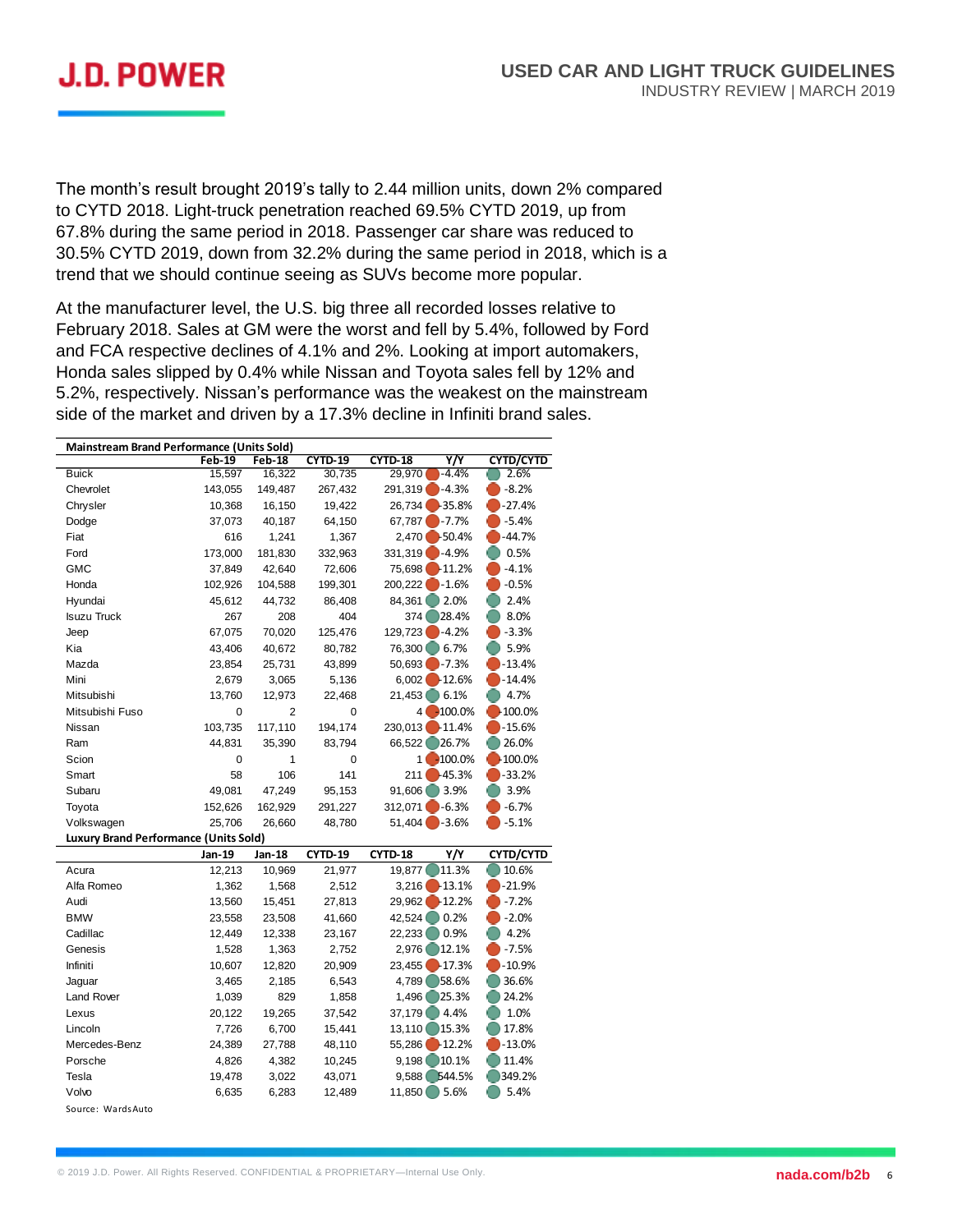

### **INCENTIVE SPENDING**

Automakers decreased incentive spending once again in February. According to Power Information Network (PIN) data from J.D. Power, incentive spending per unit fell on a year-over-year basis for the eighth consecutive month in February. This comes after 54 months of increases. In February spending fell 2.7% to \$3,873 per unit. Incentive spending as a percent of MSRP fell to 9.8%. So far in 2019, manufacturers are doing well keeping incentive spending and supply levels in check.

## **INVENTORY**

According to WardsAuto, total supply fell to 77 days for the period, which was slightly higher than February 2018's 74 day figure. On a month-over-month basis, supply was reduced by 10 days relative to January.

#### - YoY Change Days' Supply 90 18  $80$  $13$ 70 60 **Supply**  $\overline{8}$ Day Chang 50 Days of 40  $\overline{a}$  $30$ 20  $-2$ 10  $\Omega$  $-7$ Feb-18 Mar-18 Apr-18 May-18 Jun-18 Jul-18 Aug-18 Sep-18 Oct-18 Nov-18 Dec-18 Jan-19 Feb-19 Month

#### **New Vehicle Days' Supply**

Source: WardsAuto

General Motors' inventory fell from January's 107 day figure to 93 days in February. Ford Motor Company's supply was reduced to 91 days, down from 101 days in January, while FCA's inventory was reduced from 120 days in January to 96 days in January. On the import side, Toyota Motor Sales' supply fell to 64 days. Inventory for American Honda Motors was reduced to 86 days, while Nissan North America's supply was reduced to 65 days.

Subaru's 41 days of supply remained lowest on the mainstream side of the industry, however, Kia supply was also lean at 44 days. As for luxury automakers, Tesla's 2-day inventory was the lowest on the premium side of the market.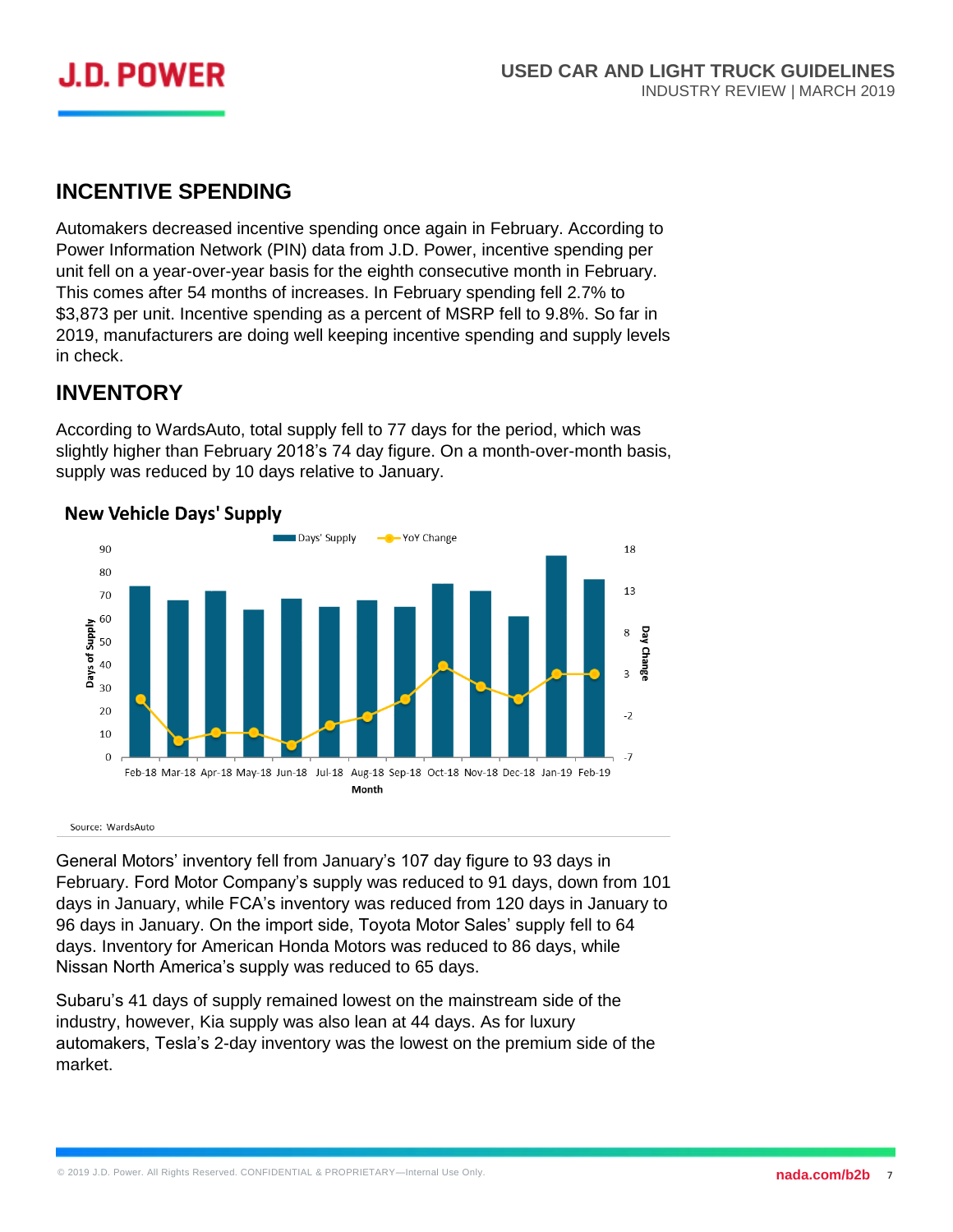

## AT J.D. POWER VALUATION SERVICES (FORMERLY NADA USED CAR GUIDE)

## WHAT'S NEW

You already use NADA Values Online to see all sides of every vehicle's story. Now you can gain even greater insight with our new VIN Based Option feature, which provides a precise, uniquely adjusted valuation for specific used cars and light-duty trucks. The VIN Based Option utilizes packaging, content and descriptive features specific to each 17-character VIN, rather than just the 11-character VIN, to enhance and customize a vehicle's valuation. This way, you can understand the valuable differences between two identical-seeming vehicles of the same year, make and model. Rely on the new VIN Based Option to:

- Reveal valuable vehicle equipment, trim and options
- Increase valuation accuracy and reduce risk
- Make more-informed business decisions

## ABOUT J.D. POWER

J.D. Power is a global leader in consumer insights, advisory services, and data and analytics to help clients measure and improve the key performance metrics that drive growth and profitability. J.D. Power's industry benchmarks, robust proprietary data, advanced analytics capabilities, and reputation for independence and integrity has established the company as one of the world's most well-known and trusted providers of consumer and market insights for more than a dozen industries. Established in 1968, J.D. Power is headquartered in Costa Mesa, California, and has 17 global locations serving North/South America, Asia Pacific, and Europe.

## <span id="page-8-0"></span>ABOUT J.D. POWER VALUATION SERVICES (FORMERLY NADA USED CAR GUIDE)

J.D. Power Valuation Services, formerly NADA Used Car Guide, is a leading provider of vehicle valuation products, services and information to businesses. Its team collects and analyzes over 1 million combined automotive and truck wholesale and retail transactions per month, and delivers a range of guidebooks, auction data, analysis and data solutions. J.D. Power acquired NADA Used Car Guide in 2015, forming a powerful combination that brings the automotive industry rich data sets, strong analytics and over 130 years of market experience.

#### **Commercial Truck Market Analysis**

Chris Visser 703.610.7067 Chris.Visser@jdpa.com

**Director Business Development** 

James Gibson 703.821.7136 James.Gibson@Jdpa.com **Financial Industry, Accounting, Legal, OEM Captive** Steve Stafford 703.821.7275 Steve.Stafford@jdpa.com

### **Director Sales and Customer Service** Dan Ruddy

703.749.4707 Dan.Ruddy@jdpa.com **Automotive Dealers, Auctions, Insurance, Credit Unions, Fleet, Lease, Rental Industry, Government** Doug Ott 703.749.4710 Doug.Ott@jdpa.com